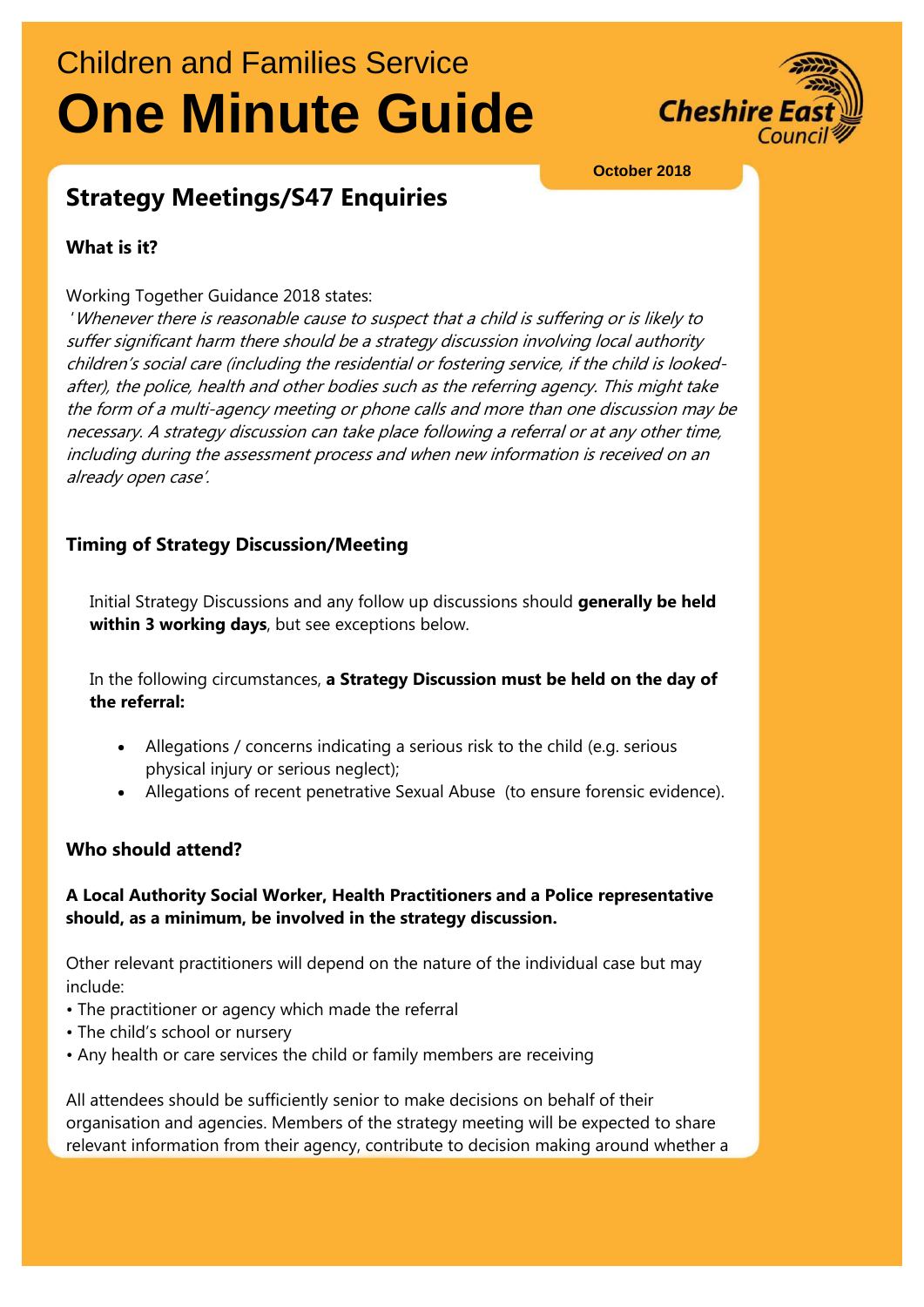# Children and Families Service **One Minute Guide**

child is likely to be at risk of significant harm and further actions/ safety planning that may be required to safeguard the child.

**It is expected that agencies will challenge each other if the strategy meeting is not quorate, particularly if there is no health representative. Where an urgent strategy meeting is required within 24 hours the health representative in the front door can be contacted to provide information and will usually be available to contribute via video link or telephone - [Checs@cheshireeast.gov.uk](mailto:Checs@cheshireeast.gov.uk)**

### **Strategy Discussion tasks**

- share available information
- agree the conduct and timing of any criminal investigation
- decide whether enquiries under section 47 of the Children Act 1989 must be undertaken

Where there are grounds to initiate an enquiry under section 47 of the Children Act 1989, decisions should be made as to:

- what further information is needed if an assessment is already underway and how it will be obtained and recorded
- what immediate and short term action is required to support the child, and who will do what by when
- whether legal action is required

### **Signs Of Safety**

In Cheshire East we have adopted the Signs of Safety Model. The Strategy Discussion will be aligned with this approach:

- What's Working Well
- What are we worried about
- What needs to happen (by whom and when)
- Danger Statements
- Safety Goals / contingency (is legal action required)

The actions from the strategy meeting will be shared by Children's Social Care with involved agencies within **24 hours** of the meeting/ discussion taking place.

The timescale for the assessment to reach a decision on next steps should be based upon the needs of the individual child, consistent with the local protocol and no longer than **35 working days** from the point of referral into local authority children's social care. If Section 47 enquiries are initiated and the outcome is an Initial Child Protection Conference, this should take place within **15 working days** of the commencement of the date of the Strategy Meeting that the Section 47 enquiries commenced.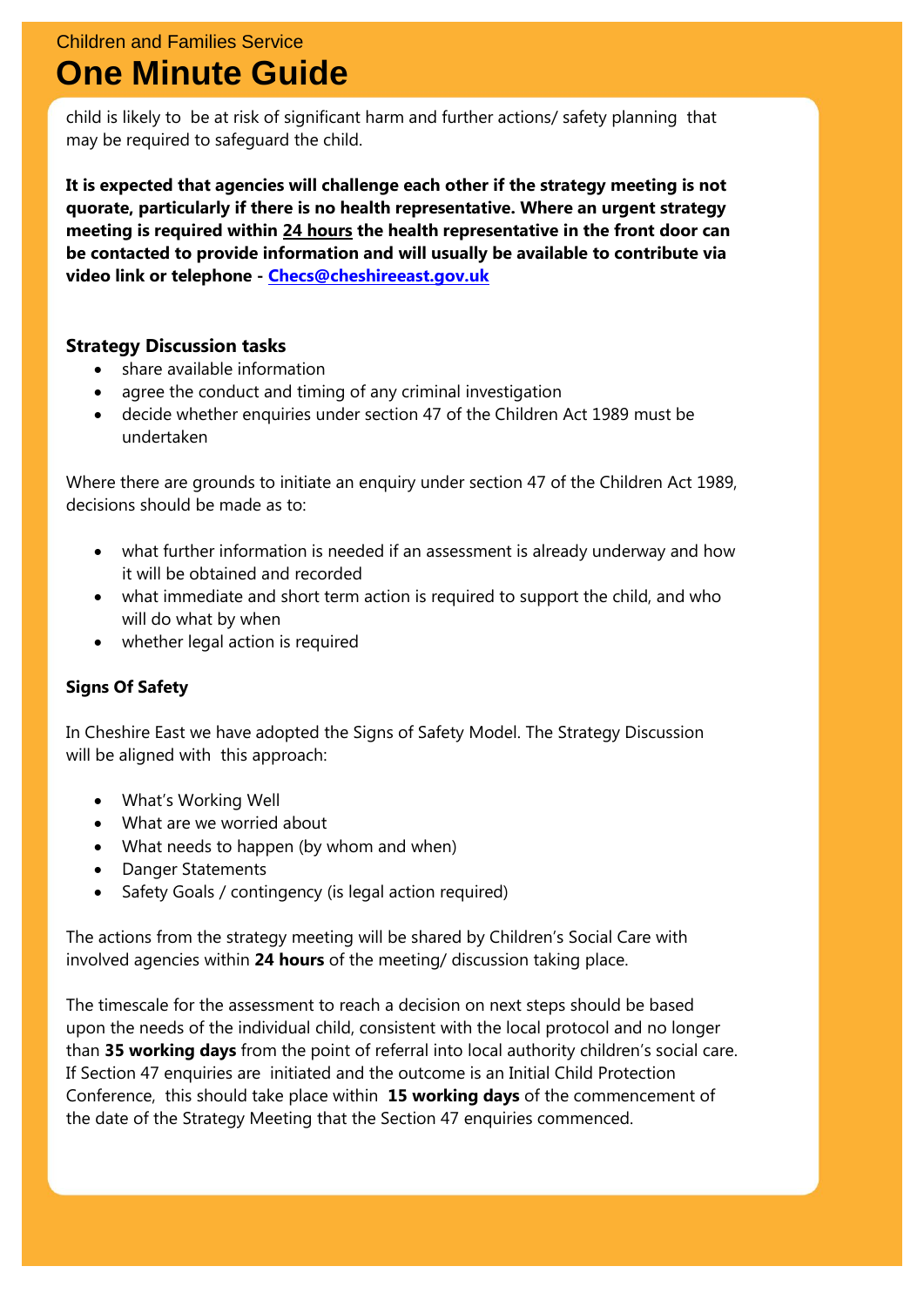### **Process for Arranging Strategy Meetings to enable relevant health practitioners' attendance:**

**Decision made to call a Strategy Meeting**



**Urgent Strategy Meeting Non–Urgent Meeting [within 24 hrs ] [ Min notice 48 hrs]** 

Children's Social Care to contact all relevant agencies to request attendance. This will be a minimum of 3 agencies, Children's Social Care, Police and Health.

### **Health Rep**

 $\overline{\phantom{a}}$ 

Nurse Specialist in the Integrated Front Door (CHECS) can be contacted to request attendance on 01270686996 or 07769913854 **[Checs@cheshireeast.gov.uk](mailto:Checs@cheshireeast.gov.uk)**

Children's Social Care to invite the relevant agencies. If Health Practitioner not known CSC to contact Nurse Specialist IFD for advice. The Health Practitioner will prioritise their attendance. If they are unable to attend a report would be provided to the meeting containing relevant health information.

Individual agencies to update their own records and complete any agreed actions following strategy meeting. Minutes to be sent to partner agencies by Children's Social Care including agencies who were invited but did not attend.

NB: Any concerns or allegations that meet the threshold for a LADO referral; invite to be sent to LADO